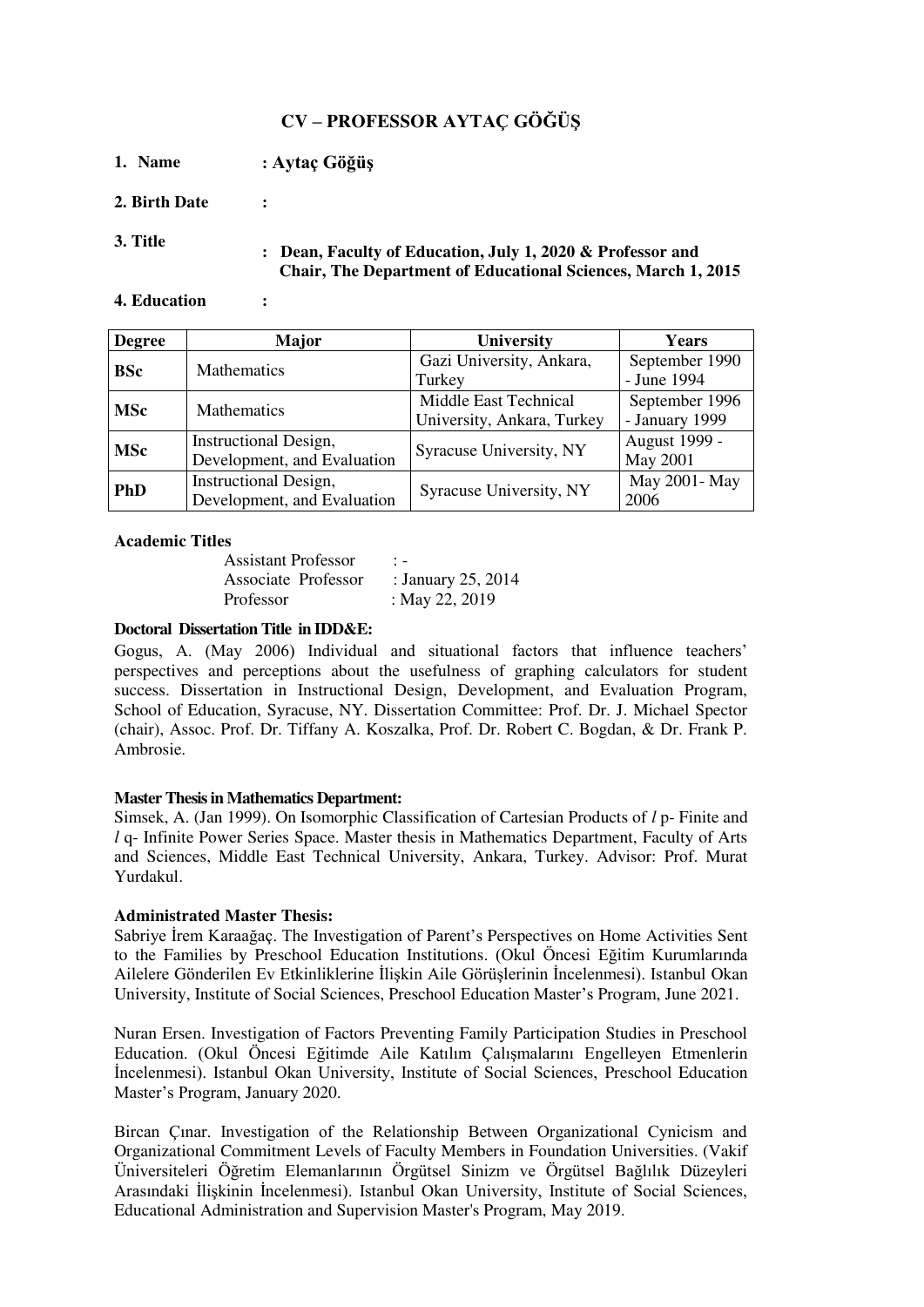#### **6. Responsibilities**:

- Dean, Faculty of Education at Okan University since July 1, 2020
- Department Chair & Professor of Educational Science Department at Okan University since May 22, 2019.
- Department Chair & Associate Professor of Educational Science Department at Okan University March 1, 2015-May 22, 2019.
- Educational Researcher at Academic Support Program in Sabanci University, Center for Individual and Academic Development since September 10, 2007 – February 28, 2015.
- Visiting Research Scholar at the Department of Curriculum & Instruction of the Judith Herb College of Education at University of Toledo July 21, 2014 – January 20, 2015.

| <b>Title</b>              | research and work Experiences in Syracuse Chryenshy.<br>Work | <b>Date</b>      |
|---------------------------|--------------------------------------------------------------|------------------|
| Postdoctoral              | Assessing Learners' Problem-Solving                          | May 2006 - May   |
| Fellow                    | Skills along a Novice-to-Expert                              | 2007             |
|                           | Continuum.                                                   |                  |
| Instructional             | Designing and developing college level                       | Oct 2005 - May   |
| Designer                  | online mathematics courses for McGraw                        | 2007             |
|                           | Hill Higher Education Online Learning.                       |                  |
| <b>Research Associate</b> | Conducting a formative evaluation of the                     | Jan 2005 - Dec   |
|                           | funded literacy projects by Central New                      | 2005             |
|                           |                                                              |                  |
| <b>Graduate Assistant</b> | York Community Foundation.                                   | Fall 2005        |
|                           | Assistance of Susan B. Long to develop                       |                  |
|                           | instructional videos for Applied                             |                  |
|                           | Regression Analysis course.                                  |                  |
| <b>Research Assistant</b> | Liaison of Biology domain in NSF-DEEP                        | April 2004 - Dec |
|                           | project called "Enhanced Evaluation of                       | 2004             |
|                           | Learning in Complex Domains" and a                           |                  |
|                           | funded project by National Science                           |                  |
|                           | Foundation (NSF).                                            |                  |
| <b>Teaching Assistant</b> | Teaching Assistant for the following                         | May 2001-May     |
| (Future                   | IDD&E graduate level courses:                                | 2004             |
| Professoriate             | • IDE 614 Principles of Instructional                        |                  |
| Project for               | Design (Fall 2002)                                           |                  |
| <b>Teaching Associate</b> | · IDE 750 Instructional Design and                           |                  |
| Award)                    | Emerging Technologies (Spring 2003)                          |                  |
|                           | • IDE 656 Computers As Critical Thinking                     |                  |
|                           | Tools (Summer 2003)                                          |                  |
|                           | • IDE 761 Project Management (Spring                         |                  |
|                           | 2004)                                                        |                  |
|                           | • Multilevel Data Analysis (Summer                           |                  |
|                           | 2001)                                                        |                  |
| <b>Volunteer Research</b> | Conducting a qualitative research for                        | 2002-2003        |
| Assistant                 | IDEAS project sponsored by NASA with                         | academic year    |
|                           | middle school science teachers who trained                   |                  |
|                           | in Web-Enhanced Learning Environment                         |                  |
|                           | Strategies through the integration of                        |                  |
|                           | NASA's missions-based Astronomy and                          |                  |
|                           | Space Science research.                                      |                  |

Research and Work Experiences in Syracuse University: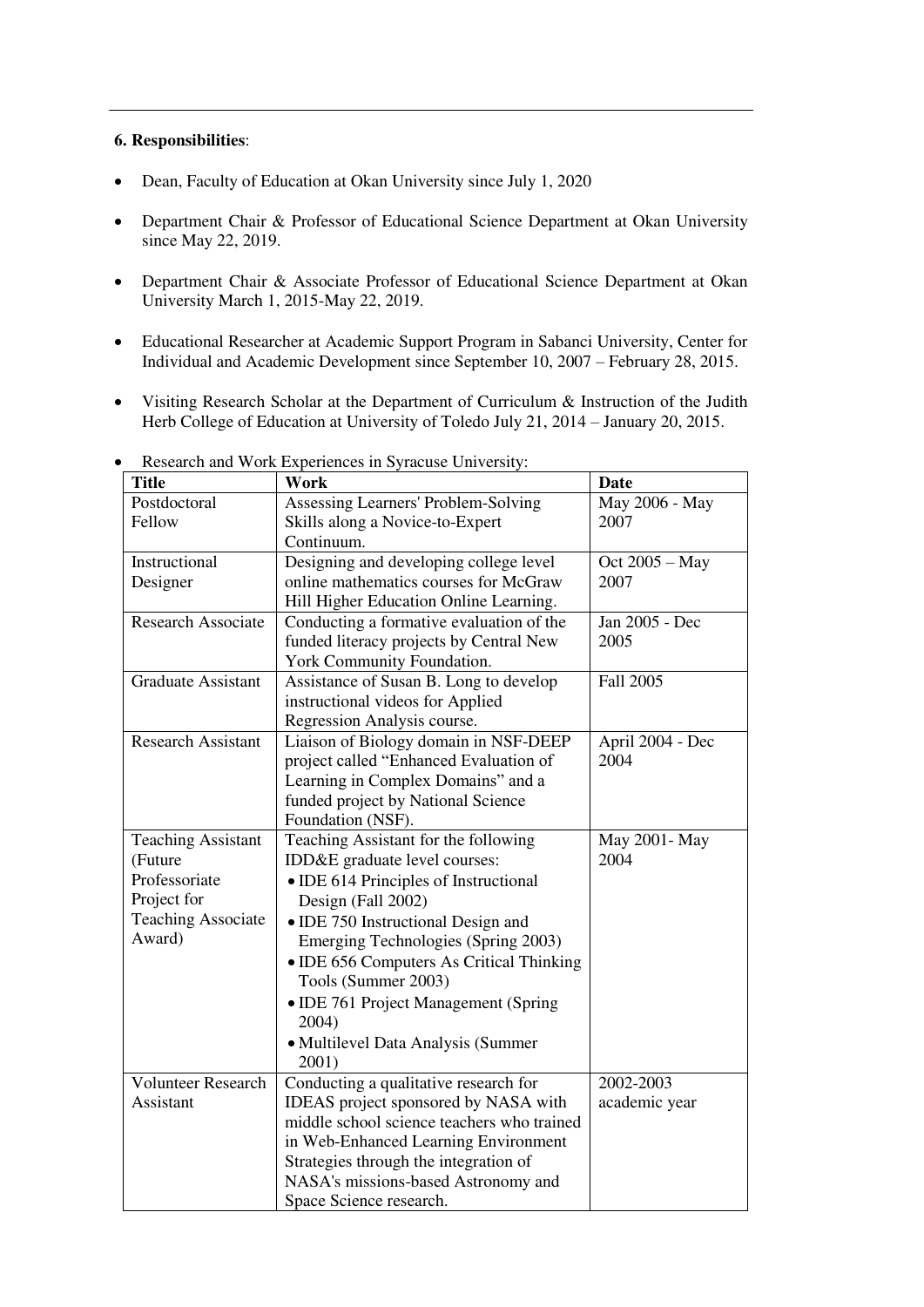| Volunteering              | Working in the Edward Kelly Conference<br>Preparation Committee in IDD&E.            | Spring 2003 |
|---------------------------|--------------------------------------------------------------------------------------|-------------|
| <b>Research Assistant</b> | Conducting a program evaluation of<br>Magnet Schools in Syracuse School<br>District. | Spring 2002 |

Teaching Experience in K-12 Classrooms:

| <b>Title</b>               | <b>Institutions</b>                           | Date             |
|----------------------------|-----------------------------------------------|------------------|
| <b>Mathematics Teacher</b> | AFEM (Center for Science Education in         | Feb 1999 - June  |
|                            | Ankara), Ankara, Turkey.                      | 1999             |
|                            | Taught mathematics for grade 6-8.             |                  |
| Classroom Teacher          | Teacher in elementary, secondary, and high    | Nov 1995 - Mar   |
| and Mathematics            | schools of the Turkish Ministry of Education. | 1998             |
| Teacher                    | Taught mathematics and other courses for K-   |                  |
|                            | 12 in Bursa and Ankara in Turkey.             |                  |
| Intern teacher and         | Taught mathematics to students preparing for  | Sept 1994 - June |
| designer of                | university entrance exam in Bilim (Science)   | 1995             |
| mathematics tests          | Private Education Institution, Ankara,        |                  |
|                            | Turkey.                                       |                  |

#### **7. Publications**:

#### **7.1. Publications in International Refereed Journals**:

- 1. Gogus, A. (2021). Shifting to digital: adoption and diffusion. *Educational Technology, Research & Development (ETR&D).* doı: 10.1007/s11423-020-09862-6. (SSCI)
- 2. Göğüş, A., & Ertek, G. (2020). A Scoring Approach for the Assessment of Study Skills and Learning Styles. *International Journal of Information and Education Technology*, *10*(10), 715-722. doi: 10.18178/ijiet.2020.10.10.1448. (SSCI)
- 3. Gogus, A., Gogus, N.G., & Bahadır, E. (2020). Intersections between critical thinking skills and reflective thinking skills toward problem solving, *Pamukkale University Journal of Education, Pamukkale Üniversitesi Eğitim Fakültesi Dergisi. 49*(1), 1-19. doi:10.9779/pauefd.526407 (Emerging SSCI)
- 4. Gogus, A. & Saygin, Y. (2019). Privacy perception and information technology utilization by high school students. *Helivon*, 5(5), e01614. utilization by high school students. *Heliyon*, *5*(5), e01614. https://doi.org/10.1016/j.heliyon.2019.e01614 (Emerging SSCI)
- 5. Yanıkoğlu, B., Gogus, A., & İnal, E. (2017). Use of handwriting recognition technologies in developing tablet-based learning modules for first grade education. *Educational Technology, Research & Development (ETR&D).* doi: 10.1007/s11423- 017-9532-3 *(SSCI).*
- 6. Al Lily, A., Foland, J., Stoloff, D., Gogus, A., Erguvan, I., Awshar, … & Schrader, P. (2016). Academic domains as political battlegrounds: A global enquiry by 101 academics in the fields of education and technology. *Information Development* 1-19*.* doi: 10.1177/0266666916646415. *(SSCI).*
- 7. Gogus, A. & Ertek, G. (2016). Learning and personal attributes of university students in predicting and classifying the learning styles: Kolb's nine-region versus four region learning styles. *Procedia Social and Behavioral Sciences 217*, 779 – 789. (Web of Science)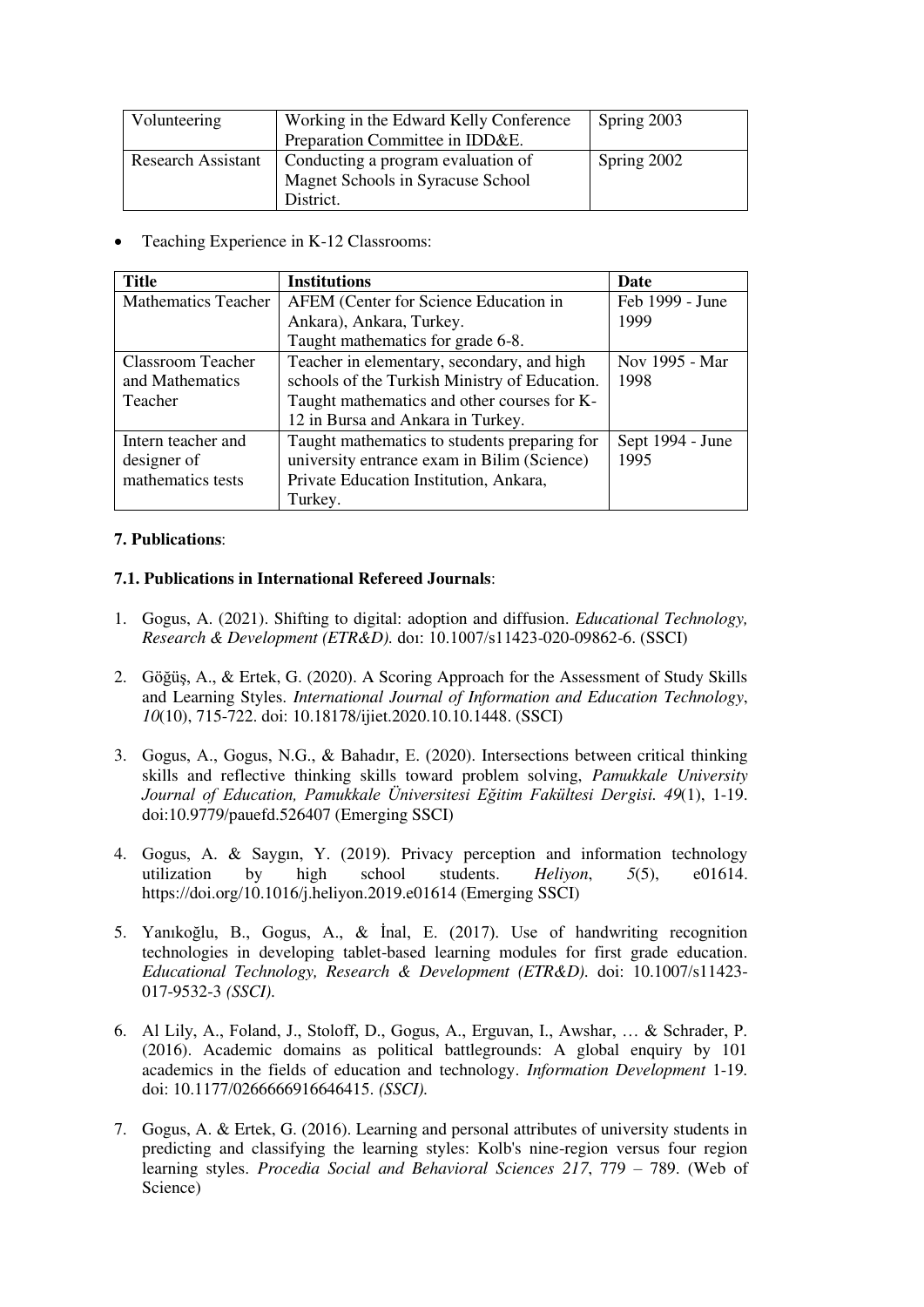- 8. Gogus, A. & Yanikoğlu-Yesilyurt, A.B. (2015). E-Content Design for TabletPC Implementation Project *Turkish Online Journal of Educational Technology (TOJET),* Special Issue (1) for IETC 2015, *July 2015, 206-213. (ERIC)*
- 9. Gogus, A. (2013). Evaluating mental models in mathematics: A comparison of methods. *Educational Technology, Research & Development (ETR&D), 61*(2), 171-195. *DOI:10.1007/s11423-012-9281-2. (SSCI).*
- 10. Nistor, N., Gogus, A., & Lerche, T. (2013). Educational technology acceptance across and professional cultures: A European study. *Educational Technology, Research & Development (ETR&D). 61(4),733-749. DOI:10.1007/s11423-013-9292-7. (SSCI).*
- 11. Gogus, A., Nistor, N. & Lerche, T. (2012). Educational technology acceptance across cultures: A validation of the Unified Theory of Acceptance and Use national of Technology in the context of Turkish national culture. *Turkish Online Journal of Educational Technology (TOJET), (11)*4, 394-408. *(SSCI).*
- 12. Gogus, A. & Ertek, G. (2012). Statistical Scoring Algorithm for Learning and Study Skills. The International Conference of New Horizons in Education (INTE), June  $5 - 7$ , 2012, Prague, Czech Republic. *Procedia Social and Behavioral Sciences, 55*(5), 882- 886. New York, NY: Elsevier.
- 13. Gogus, A. (2012). Evaluation of Mental Models: Using highly Interactive Model-Based Assessment Tools and Technologies (HIMATT) in Mathematics Domain. *Technology Instruction, Cognition and Learning (TICL), 9(1), 31-50. (ERIC).*
- 14. Gogus, A. (2013). Model-Based Assessment of Conceptual Representations. *Journal of Instructional Psychology (ISSN: US00941956), 39(3), 177-188. (ERIC).*
- 15. Gogus, A. & Ertek, G. (2012). Statistical Scoring Algorithm for Study Skills and Kolb's Learning Styles. 3rd. International Conference on New Horizons in Education (INTE 2012), June 2012, Czech Republic. *Procedia Social and Behavioral Sciences, 55*, 882- 886. (Web of Science)
- 16. Gogus, A. (2012). Building Teacher Leadership in Turkey through Teacher Led Development Works. *Pedagogy: Educational Journal* (Bulgarian), *84*(4), 701-706. ISSN 0861-3982.<http://pedagogy.azbuki.bg/contents201204.html>
- 17. Gogus, A. & Gunes, H. (2011). Learning Styles and Effective Learning Habits of University Students: A Case from Turkey. *College Student Journal, 45*(3), 586-600. *(ERIC).*
- 18. Gogus, A., Koszalka, T.A., & Spector, J.M. (2009). Assessing Conceptual Representations of Ill-Structured Problems. *Technology Instruction, Cognition and Learning (TICL), 7*(1), 1-20. *(ERIC).*
- 19. Simsek, A. (2004). Distance Education -Public Policy and Practice in Higher Education: The Case of Türkiye. *[Brazilian Review of Open and Distance Learning, 2\(4\).](http://www.abed.org.br/publique/cgi/cgilua.exe/sys/start.htm?UserActiveTemplate=1por&infoid=917&sid=70)*

#### **7.2. International Congresses as Invited Participant and Speaker**:

1. Göğüş, A. & Göğüş, N.G. (2021). A Review for Assessment of Learning Outcomes at Higher Education Level. Proceedings of the International Scientific and Methodological Online Conference on Increasing the Competitiveness of Graduate Economists Based on the Implementation of the Principles of the Bologna Process, p.35-39, June 15 - 16, 2021, Khujand, 2021.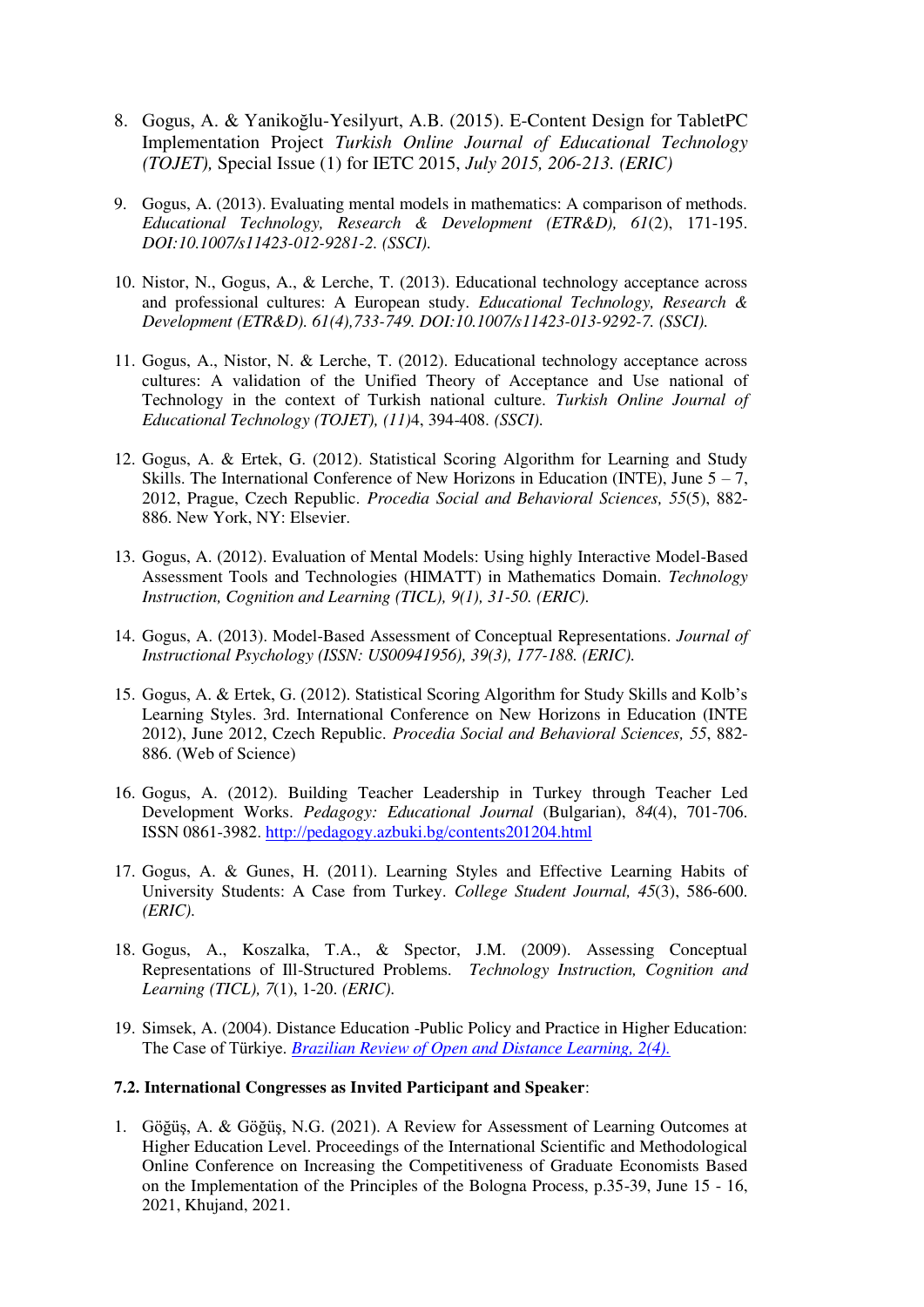- 2. Göğüş, A. (2021). Writing Learning Outcomes at Higher Education. Proceedings of the International Scientific and Methodological Online Conference on Increasing the Competitiveness of Graduate Economists Based on the Implementation of the Principles of the Bologna Process, p.40-48, June 15 - 16, 2021, Khujand, 2021.
- 3. Göğüş, A., & Ertek, G. (2019). A Scoring Approach for the Assessment of Study Skills and Learning Styles. 2019 The 7th International Conference on Information Technology, Shanghai, China on December 20-23, 2019, co-sponsored by Singapore Institute of Electronics & School of Electronic Information and Electrical Engineering of Shanghai Jiao Tong University.
- 4. Gogus, A. & Gogus, N. G. (2016). Motivated strategies for learning in science, engineering and mathematics courses. International Conference on Education in Mathematics, Science & Technology (ICEMST 2016), Bodrum, Turkey, May 2016.
- 5. Gogus, A. (2016). Lise Öğrencileri Kişisel Verilerin Korunması Algı Araştırması (High School Students' Perceptions on Protection of Personal Data). Özel Yaşamın Gizliliği, Teknoloji ve Hukuk Konferansı / The 3rd Technology, Law and Privacy Conference, Istanbul, Turkey, June 10, 2016.
- 6. Gogus, A. & Ertek, G. (2015). Learning and personal attributes of university students in predicting and classifying the learning styles: Kolb's nine-region versus four-region learning styles. The International Conference on Education & Educational Psychology (ICEEPSY 2015), Istanbul, Turkey, Oct 2015.
- 7. Gogus, A. & Yanikoğlu-Yesilyurt, A.B. (2015). E-Content Design for TabletPC Implementation Project. Proceeding of the International Educational Technology Conference (IETC 2015), Istanbul, May 2015. *(Procedings is published as TOJET Special Issue, June 2015.)*
- 8. Gogus, A. (2014). Liberal Education in 21st Century. VI. International Congress of Educational Research. Hacettepe University, Ankara, Turkey, June 5-8, 2014.
- 9. Gogus, A. & Nistor, N. (2013). A validation of the UTAUT measure instrument for educational technology acceptance in Turkey. Proceeding of the International Educational Technology Conference (IETC 2012), Taiwan, July 2012.
- *10.* Gogus, A. & Ertek, G. (2012). Statistical Scoring of Study Skills. *Cyprus International Conference on Educational Research (CY-ICER 2012),* Feb 8-10, 2012, Cyprus*.*
- 11. Arikan, H. Gogus, A., Ülker, A.Y., Bilgic, U., & Taralp, E. (2012). Applications of Learning from Peers: Academic Support Program (ASP). I. Cyprus International Educational Research Congress, December 6-9, 2012, Cyprus.
- 12. Arikan, H. Gogus, A., Ülker, A.Y., Bilgic, U., & Taralp, E. (2012). Implications of an Introductory Course that Runs by Students: The Case of the PreNS Program. I. Cyprus International Educational Research Congress, December 6-9, 2012, Cyprus.
- 13. Gogus, A. & Gogus, N.G. (2011). Understanding the Effective Learning Habits of the Generation Y. *IADIS International Conference on Cognition and Exploratory Learning in Digital Age (CELDA 2011), Proceeding,* pp 271-274, Nov 6-8, 2011, Brazil.
- 14. Gogus, A. (2010). Comparing Mental Model Assessment Technologies*. The 10th International Educational Technology Conference (IETC 2010)*, 26-28 April, 2010,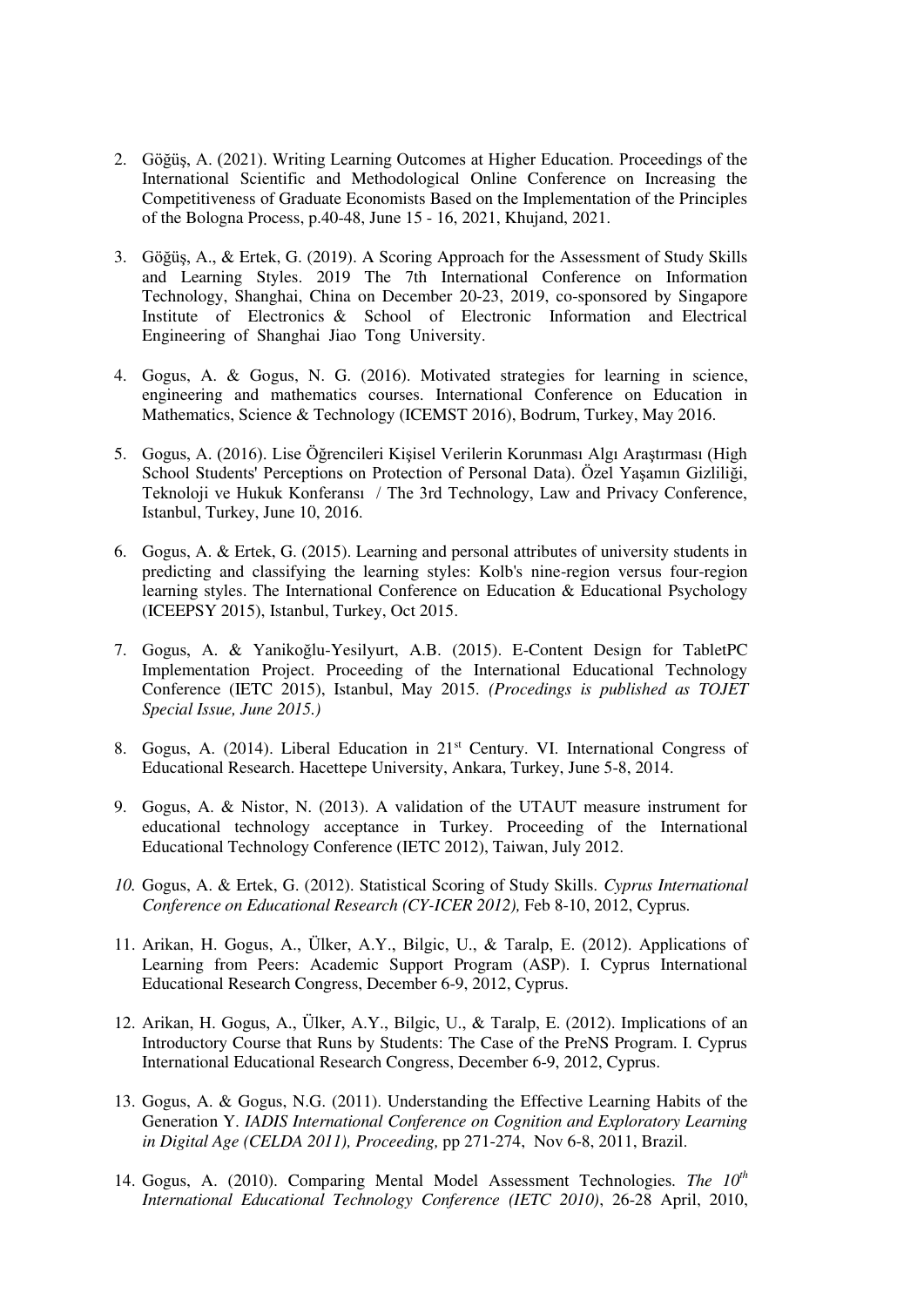Istanbul.

- 15. Gogus, A. (2010). Evaluation of Problem Solving Strategies. *The Second International Congress of Educational Technology,* Educational Research Association Turkey, 2 May, 2010, Antalya.
- 16. Gogus, A. & Gogus, N.G. (2009). Evaluation of Mental Models (EMM) in Mathematics Domain. *IADIS International Conference on Cognition and Exploratory Learning in Digital Age (CELDA 2009),* November 19-22, 2009, Rome, Italy.
- 17. Gogus, A. (2009). Assessment of Learning in Complex Domains. *The First International Congress of Educational Technology, "Trends and Issues in Educational Research"*, 1-3 May 2009, Canakkale, Turkey.
- 18. Gogus, A. & Arikan, H. (2009). Strategies of Learning in Groups. *The First International Congress of Educational Technology, "Trends and Issues in Educational Research"*, 1-3 May 2009, Canakkale, Turkey.
- 19. Gogus, A. & Arikan, H. (2008). Learning to Learn in Higher Education. *IADIS International Conference on Cognition and Exploratory Learning in Digital Age (CELDA 2008), Conference proceeding, ISBN: 978-972-8924-69-0, pp.278-284*, October 13 - 15, 2008 - Freiburg, Germany.
- 20. Gogus, A. (2008). Teachers' Perceptions about the Usefulness of Integrating Graphing Calculators into High School Mathematics Classrooms. *IADIS International Conference on Cognition and Exploratory Learning in Digital Age (CELDA 2008), Conference proceeding, ISBN: 978-972-8924-69-0, pp.377-380*, October 13 - 15, 2008 - Germany.
- 21. Gogus, A. (2008). Influence of State Education Department Regulations on Teaching and Learning with Technology. Presented in ED-MEDIA 2008 in Vienna, Austria, June 30-July 4, 2008. Published in J. Luca & E. Weippl (Eds.), *Proceedings of World Conference on Educational Multimedia, Hypermedia and Telecommunications 2008,*  Chesapeake, VA: AACE, Volume 2008, Number 1, pp. 4699-4708.
- 22. Gogus, A. (2006). How effectively did teachers and students use graphing calculators in high school mathematics classrooms? *The conference proceedings of the 2006 Edward F. Kelly Evaluation Conference.* University at Albany, State University of New York.
- 23. Gogus, A. (2005). An Outline: Comparing the innovation-decision process and analysis of teachers' perceptive on graphing calculator integration. *The conference proceedings of the 2005 of Association for Educational Communications and Technology (AECT).*
- 24. Gogus, A., & Koskeroglu, M. (2005). An innovation decision process: Teachers graphing calculator integration from classrooms to Regents exams. In G. Richards (Ed.), *Proceedings of World Conference on E-Learning in Corporate, Government, Healthcare, and Higher Education 2005* (pp. 2068-2074). Chesapeake, VA: AACE.
- 25. Gogus (Simsek), A. (2004). Individual and situational factors influencing teachers' graphing calculator integration into high school mathematics classrooms. *Association for Educational Communications and Technology (AECT), October 20-23, 2004, Chicago.*
- 26. Simsek, A. (2003). High school mathematics teachers' thoughts on technology integration. *Association for Educational Communications and Technology (AECT) 2003, Anaheim, California*.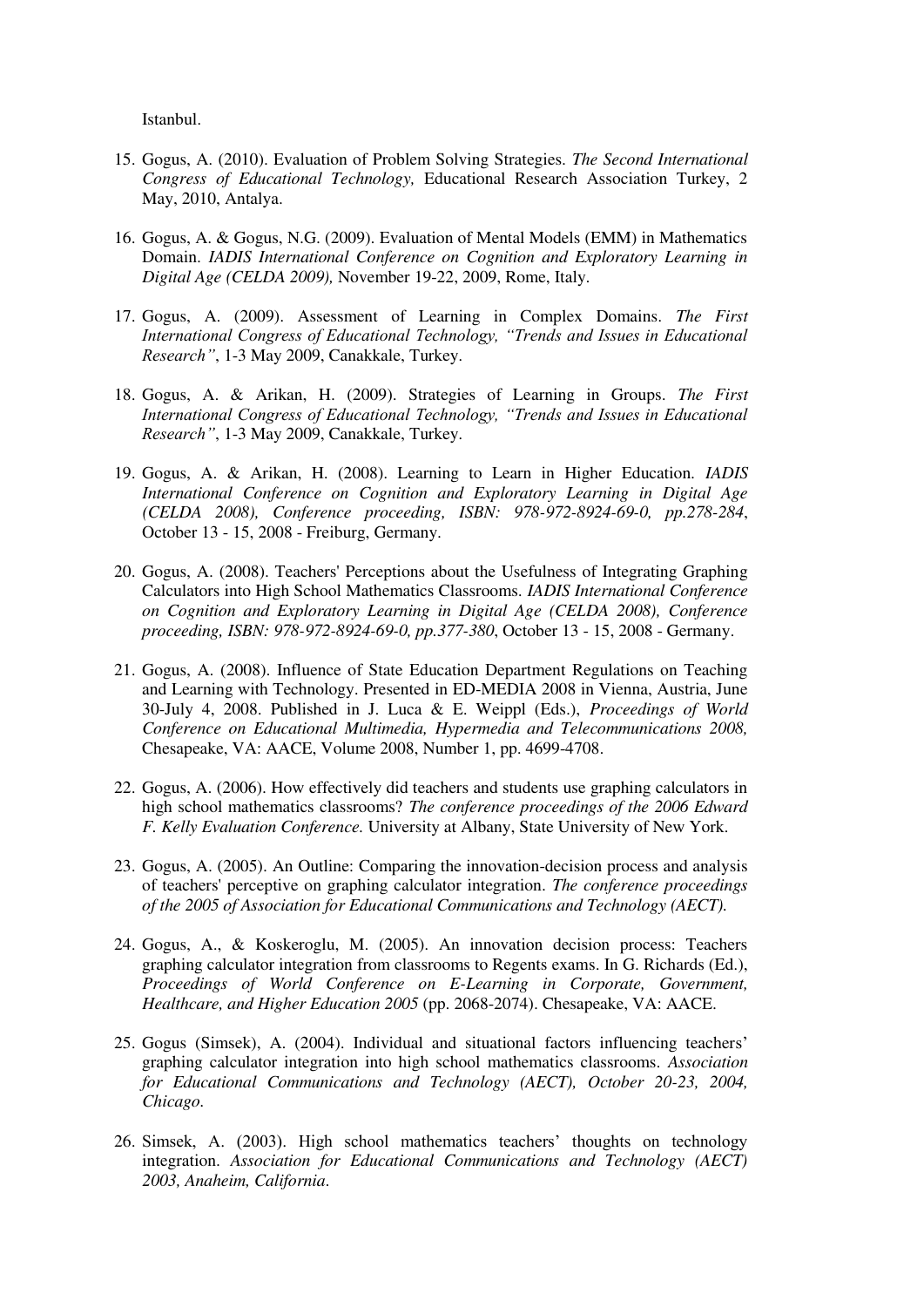- 27. Simsek, A., & Bragg, C.A. (2003). Blended e-learning and knowledge management: Taxonomies for instructional designers. In A. Rossett (Ed.), *Proceedings of World Conference on E-Learning in Corporate, Government, Healthcare, and Higher Education 2003* (pp. 1177-1180). Chesapeake, VA: AACE.
- 28. Keser, H., Esgi, N., & Simsek, A. (2003). Principles of educational web design. In A. Rossett (Ed.), *Proceedings of World Conference on E-Learning in Corporate, Government, Healthcare, and Higher Education 2003* (pp. 2011-2014). VA: AACE.
- 29. Simsek, A. (2003). *A critique of using multimedia case studies in teacher education programs.* The conference proceedings of the 2003 Edward F. Kelly Evaluation Conference. University at Albany, State University of New York, 53-57.
- 30. Teja, I.d.l. & Simsek, A. (2002). Modeling the Tutor-Learner Interaction in an E-Learning Environment: An Instructional Design Perspective. In M. Driscoll & T. Reeves (Eds.), *Proceedings of World Conference on E-Learning in Corporate, Government, Healthcare, and Higher Education 2002* (pp. 1392-1395). VA: AACE.
- 31. Simsek, A. (2002). *Investigating The effectiveness of "Thinking Aloud" method: A demonstration study*. The conference proceedings of the 2002 Edward F. Kelly Evaluation Conference. University at Albany, State University of New York, 53-57.
- 32. Simsek, A. (2002). *Electronic technologies in high school mathematics classrooms.* The proceedings of the Association for Educational Communications and Technology (AECT), vol 2.
- 33. Simsek, A. (2002). Preparing learners to be effective in online environment. *ED-MEDIA 2002-World Conference on Educational Multimedia, Hypermedia & Telecommunications is an international conference, organized by the Association for the Advancement of Computing in Education (AACE), June 24-29, 2002, Denver, CO.*
- 34. Massingila, J.O., Simsek, A., and others. (2002) Creating multiple case studies for teacher education. A group poster presentations in *Teaching Tools 2002, October 25, 2002, New York.*

#### **7.3. Books and Book Chapters:**

- 1. Göğüş, N.G. & Göğüş, A. (2021). Probability Questions / Olasılık Soruları. (T. Gökçek, Book Translation) 100 Commonly Asked Questions in Math Class / Matematik Sınıflarında Sıklıkla Sorulan 100 Soru. Pegem Academy, Ankara.
- 2. Gogus A. (2020) Brainstorming and Invention. In: Carayannis E.G. (eds) Encyclopedia of Creativity, Invention, Innovation and Entrepreneurship. Springer, Cham. https://doi.org/10.1007/978-3-319-15347-6\_348
- 3. Gogus, A. (2015). Measuring contacts and interactions in social networks. In J. M. Spector (Eds.), *The SAGE Encyclopedia of Educational Technology. Thousand Oaks, CA: Sage Publications. ISBN:* 9781452258225 <http://www.sagepub.com/refbooks/Book239606>
- 4. Gogus, A. (2015). Reconceptualizing Liberal Education in the 21st Century: The role of emerging technologies and STEAM fields in liberal education. In X. Ge, D. Ifenthaler, and J. M. Spector Full Steam Ahead: Emerging Technologies for STEAM. New York: Springer. ISBN 10: 3319025724.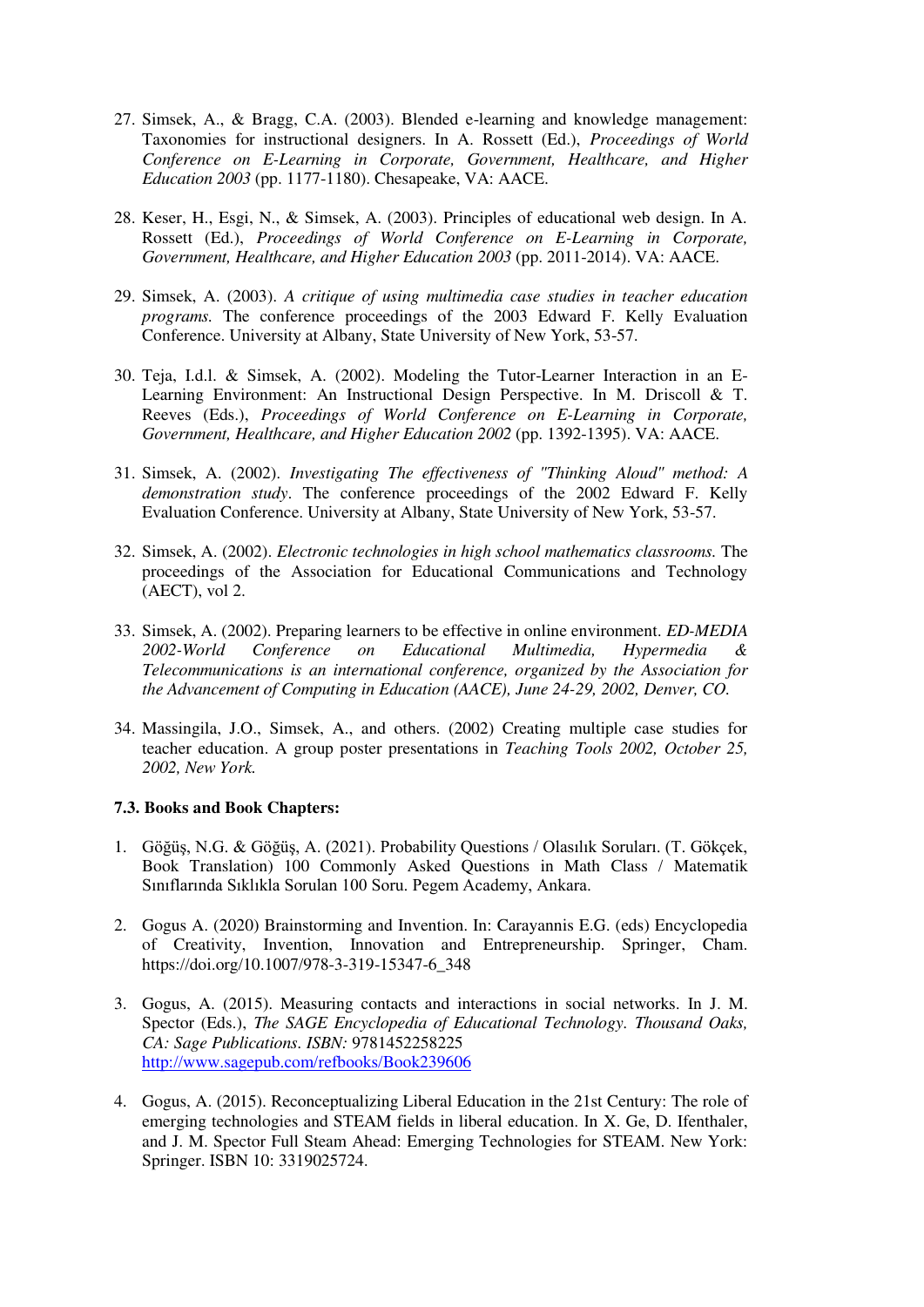- 5. Ertek, G., Tokdil, B., Günaydın, İ., Göğüş, A. (2014). Competitiveness of Top 100 U.S. Universities: A Benchmark Study Using Data Envelopment Analysis (DEA) and Information Visualization. In Osman, İ.H., Anouze, A.L., Emrouznejad, A. (2014) (Eds.), *Handbook of Research on Strategic Performance Management and Measurement Using Data Envelopment Analysis.* IGI Global, Hershey, PA, USA. ISBN 10: 1466644745. [http://www.igi-global.com/book/handbook-research-strategic](http://www.igi-global.com/book/handbook-research-strategic-performance-management/75841)[performance-management/75841](http://www.igi-global.com/book/handbook-research-strategic-performance-management/75841)
- 6. Gogus, A. (2013). *Brainstorming and invention*. In Carayannis, E.G. (2013) (Eds.), *The Encyclopedia of Creativity, Invention, Innovation, and Entrepreneurship.* New York: Springer. ISBN 1461438578<http://refworks.springer.com/mrw/index.php?id=4379>
- 7. Gogus, A. (2012). Action research on learning. In Seel, N.M. (2012) (Eds.), *The Encyclopedia of the Sciences of Learning.* New York: Springer. ISBN 978-1-4419- 1427-9.
- 8. Gogus, A. (2012). Active learning. In Seel, N.M. (2012) (Eds.), *The Encyclopedia of the Sciences of Learning.* New York: Springer. ISBN 978-1-4419-1427-9.
- 9. Gogus, A. (2012). Analytic learning. In Seel, N.M. (2012) (Eds.), *The Encyclopedia of the Sciences of Learning.* New York: Springer. ISBN 978-1-4419-1427-9.
- 10. Gogus, A. (2012). Bloom´s taxonomy of learning objectives. In Seel, N.M. (2012) (Eds.), *The Encyclopedia of the Sciences of Learning.* New York: Springer. ISBN 978- 1-4419-1427-9.
- 11. Gogus, A. (2012). Brainstorming and learning. In Seel, N.M. (2012) (Eds.), *The Encyclopedia of the Sciences of Learning.* New York: Springer. ISBN 978-1-4419- 1427-9.
- 12. Gogus, A. (2012). Constructivist learning. In Seel, N.M. (2012) (Eds.), *The Encyclopedia of the Sciences of Learning.* New York: Springer. ISBN 978-1-4419- 1427-9.
- 13. Gogus, A. (2012). Learning cycles. In Seel, N.M. (2012) (Eds.), *The Encyclopedia of the Sciences of Learning.* New York: Springer. ISBN 978-1-4419-1427-9.
- 14. Gogus, A. (2012). Learning objectives. In Seel, N.M. (2012) (Eds.), *The Encyclopedia of the Sciences of Learning.* New York: Springer. ISBN 978-1-4419-1427-9.
- 15. Gogus, A. (2012). Outcomes of learning. In Seel, N.M. (2012) (Eds.), *The Encyclopedia of the Sciences of Learning.* New York: Springer. ISBN 978-1-4419-1427-9.
- 16. Gogus, A. (2012). Peer learning and assessment. In Seel, N.M. (2012) (Eds.), *The Encyclopedia of the Sciences of Learning.* New York: Springer. ISBN 978-1-4419- 1427-9.
- 17. Gogus, A. (2012). Socratic questioning. In Seel, N.M. (2012) (Eds.), *The Encyclopedia of the Sciences of Learning.* New York: Springer. ISBN 978-1-4419-1427-9.
- 18. Gogus, A. (Nov 2008). *Teachers' Voice: Individual and Situational Factors for Technology Integration.* VDM Verlag Dr. Müller: Saarbrücken, Germany. ISBN-10: 3639108035, ISBN-13: 978-3639108033. 262 pages.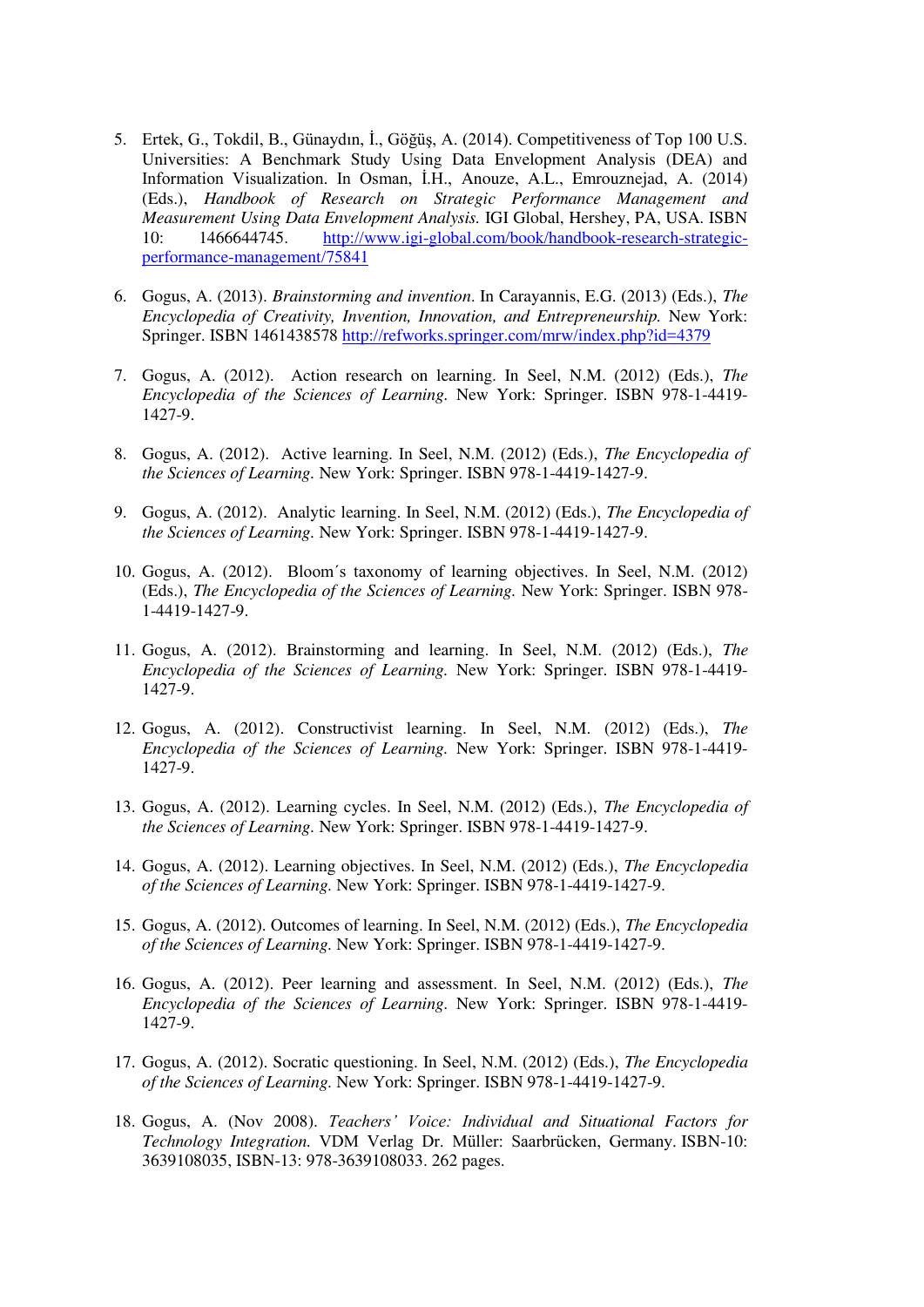#### **7.4. Turkish Publications**:

- **1.** Göğüş, A. & Yetke, Ş. (2015). Increasing Student Motivation through Diversification of Instructional Methods: The Case of Teacher Leadership in English Course (Öğretme yöntemlerinin çeşitlendirilmesi ile öğrenci motivasyonunun artırılması: İngilizce dersi öğretmen liderliği örneği.) Uludağ Üniversitesi Eğitim Fakültesi Dergisi, 27(2). (ULAKBİM)
- **2.** Göğüş, A. (2013). Üniversite öğrencilerinin kimlik oluşumu ve demografik bilgileri / Identity formation and demographic information of university students. *KALEM Uluslararası Eğitim ve İnsan Bilimleri Dergisi (KUEİBD) / KALEM International Journal of Educational and Human Sciences (ISSN:2146-5606), 5, 59-90. (ULAKBİM)*
- **3.** Gogus, A. (2008). Educational Technologies and Researches on Educational Science. TUSIAD and Sabanci University Competitiveness Forum, REF Bulletin 2008, Vol. 18.

#### **7.5. Turkish Presentations**:

- 1. Çınar, B. & Göğüş, A. (2020). Örgütsel Sinizm ve Örgütsel Bağlılık Düzeyleri: İstanbul İli Vakıf Üniversiteleri Örneği. Fatih Sultan Mehmet Vakif Üniversitesi Eğitim Araştirmalari Kongresi (FSMVU-EAK2020). 9-10 Mayıs, İstanbul.
- 2. Göğüş, A., Göğüş, N.G., & Bahadır, E. (2018). Influence of Thinking Style and Sleep Time Variables on Critical Thinking Skills and Reflective Thinking Skills toward Problem Solving. Presented in the 20th International Congress on Psychological Counseling and Guidance (PCGcongress 2018), Samsun, Turkey on 25-26-27 October 2018, the organization of Turkish Psychological Counseling and Guidance Association with the cooperation of Ondokuz Mayis University and Canik Municipality.
- 3. Göğüş, A. & Saygın, Y. (2018). Perceptions of High School Students' Personal Data Privacy. Presented in the 20th International Congress on Psychological Counseling and Guidance (PCGcongress 2018), Samsun, Turkey on 25-26-27 October 2018, the organization of Turkish Psychological Counseling and Guidance Association with the cooperation of Ondokuz Mayis University and Canik Municipality.
- 4. Neriman, Ö. & Göğüş, A. (2018). Leadership Accountability Behaviors at Universities (Üniversitelerde Algılanan Lider Hesap Verebilirlik Davranışları). Presented in The 13th International Congress on Educational Administration (13.Uluslararası Eğitim Yönetimi Kongresi), Sivas TURKEY on 10-12 May 2018, Educaitonal Administration Research and Development Association.
- 5. Neriman, Ö. & Göğüş, A. (2018). Percieved Ethical Climate at Universities (Üniversitelerde Algılanan Etik İklim). Presented in 27th International Conference on Educational Sciences (27.Uluslararası Eğitim Bilimleri Kongresi), April 18-22, 2018 (ICES-UEBK 2018), Antalya, Turkey on 18-21 April 2018.
- 6. Arikan, H. Göğüş, A., Ülker, A.Y., & Şahiner, P.N. (2013). Bir Aktif Öğrenme Modeli: Akademik Destek Programı (ADP). 10. Eğitimde İyi Örnekler Konferansı. 13 Nisan 2013. Sabancı Üniversitesi, İstanbul.
- *7.* Gogus, A. (2009). Integrating the Evaluation of Mental Models Technologies into Social Science Education. IV. Social Science Education Congress, Marmara Univ., Istanbul, October 7-9, 2009.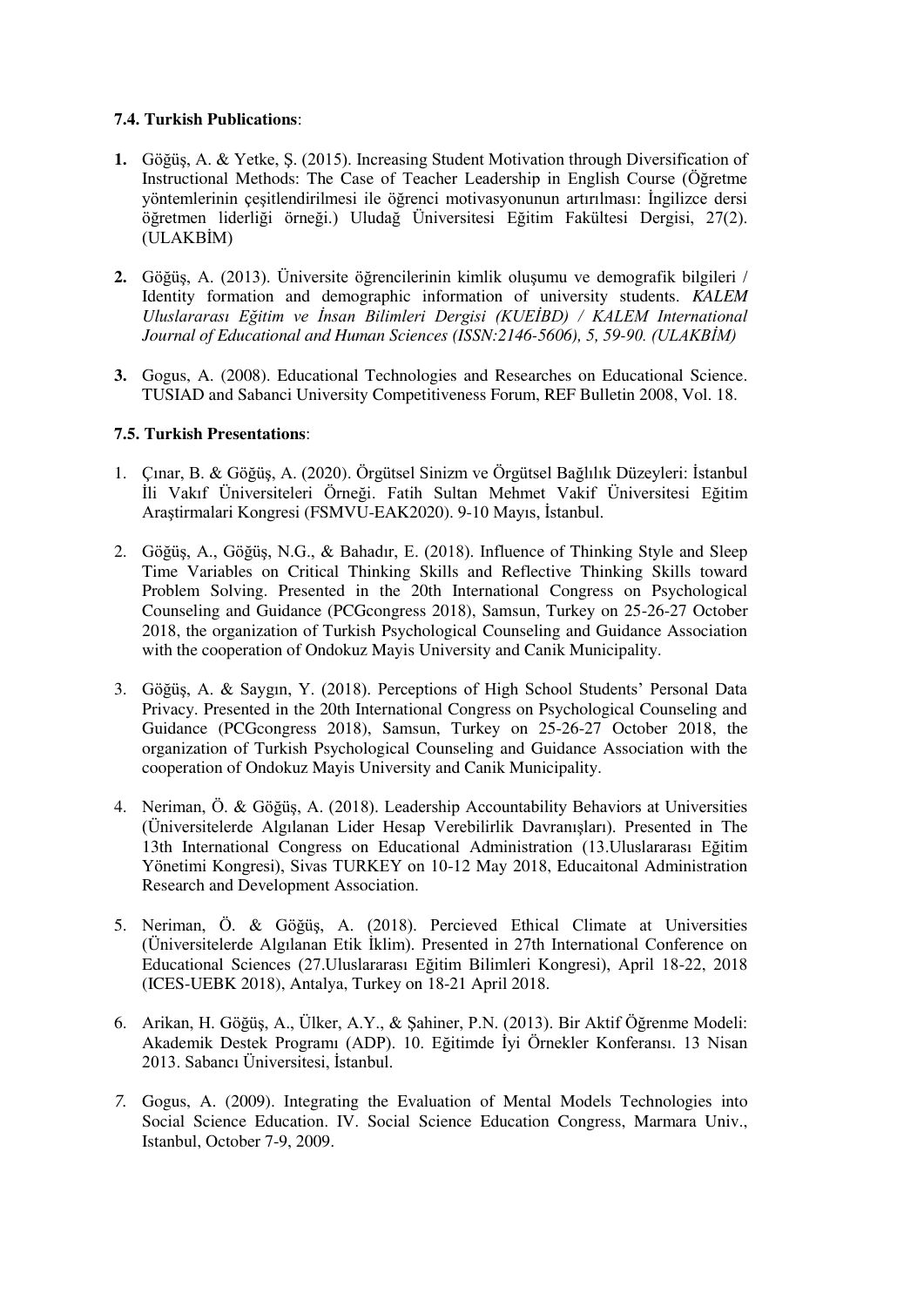#### **7.6 Other Academic Meetings**:

- 1. Arikan, H. Gogus, A., Ülker, A.Y., Bilgic, U., & Taralp, E. (2012). Implications of an Introductory Course that Runs by Students: The Case of the PreNS Program. I. Cyprus International Educational Research Congress, December 6-9, 2012, Cyprus.
- 2. Gogus, A. (*Moderator of the Panel Discussion*) (November 23, 2016). *Children and Rights.(Çocuk ve Haklar).* Panel by Faculty of Education at Okan University. Panelist: Hakan Acar, Işık Tüzün, Seda Akço.
- 3. Gogus, A. (2016). Master Course of OPEDUCA project. Inservice Teacher Training for Okan College.
- 4. Gogus, A. (2016). Leadership for Learning. Inservice Teacher Training for Okan College.
- 5. Gogus, A. (2015). Differentiated Instruction. Inservice Teacher Training for Uskudar District Public Schools.
- 6. Gogus, A. (2015). Being an Undergraduate Student. Workshop for high school students and new comers to university.
- 7. Gogus, A. (November 1, 2011). Analyzing Learning Styles and Applications of Differentiated Instruction. Workshop for high school teachers at Symposium, "Taşın Altındaki El: Liselerdeki Danışman Rolleri" by Center for Individual and Academic Development, Sabancı University.
- 8. Gogus, A. (2008). Writing of the Learning Outcomes for Individual Courses. Workshops and the CIAD Manual for Sabancı University's faculty members.
- 9. Doughty. P., Simsek, A., Tar, S., Ohrazda, C. (2004). ADDIE Model and Applications. A workshop presentation with Prof. Phil Doughty. Aytac Simsek presented [the](http://web.syr.edu/~asimsek/SimsekEvaluation-The%20ADDIE%20Model.ppt)  [evaluation phase of ADDIE Model.](http://web.syr.edu/~asimsek/SimsekEvaluation-The%20ADDIE%20Model.ppt) *"Planning for Training: A symposia for Central New York Training Council Members" April 22th, 2004. Syracuse, NY.*

#### **8. Projects:**

- Gogus, A. (January 2016 2018). **Coordinator of the OPEDUCA Istanbul project.** OPEDUCA has a focus on the development of the young generation by opening up schools to society through the construction of **'OPen EDUCational Areas'**. The Regional Centre of Expertise on Education for Sustainable Development (RCE) Rhine-Meuse, being a cooperation of schools (from primary to higher education), industry, societal organizations, regional governmental authorities and science, in the heart of Western Europe, reaches out to other regions to join the global OPEDUCA Project. Dr. Gogus from Okan University Faculty of Education, Jos Eussen from RCE Rhine-Meuse introduce the OPEDUCA project to Istanbul area partners that Okan College and Istanbul Provincial Directorate of National Education.
- Gogus, A. (November 2014 2016). **Researcher in the grant projects, "Privacy Preserving Data Analysis and Publishing in Education", administrated by Dr. Yucel Saygın and supported by TUBITAK.** The goal of the project is to identify the privacy risks that result from the collection, sharing and analysis of the data collected about students, parents, instructors, and school managers, and to develop techniques to overcome those risks and apply advanced privacy standards to complex data sets.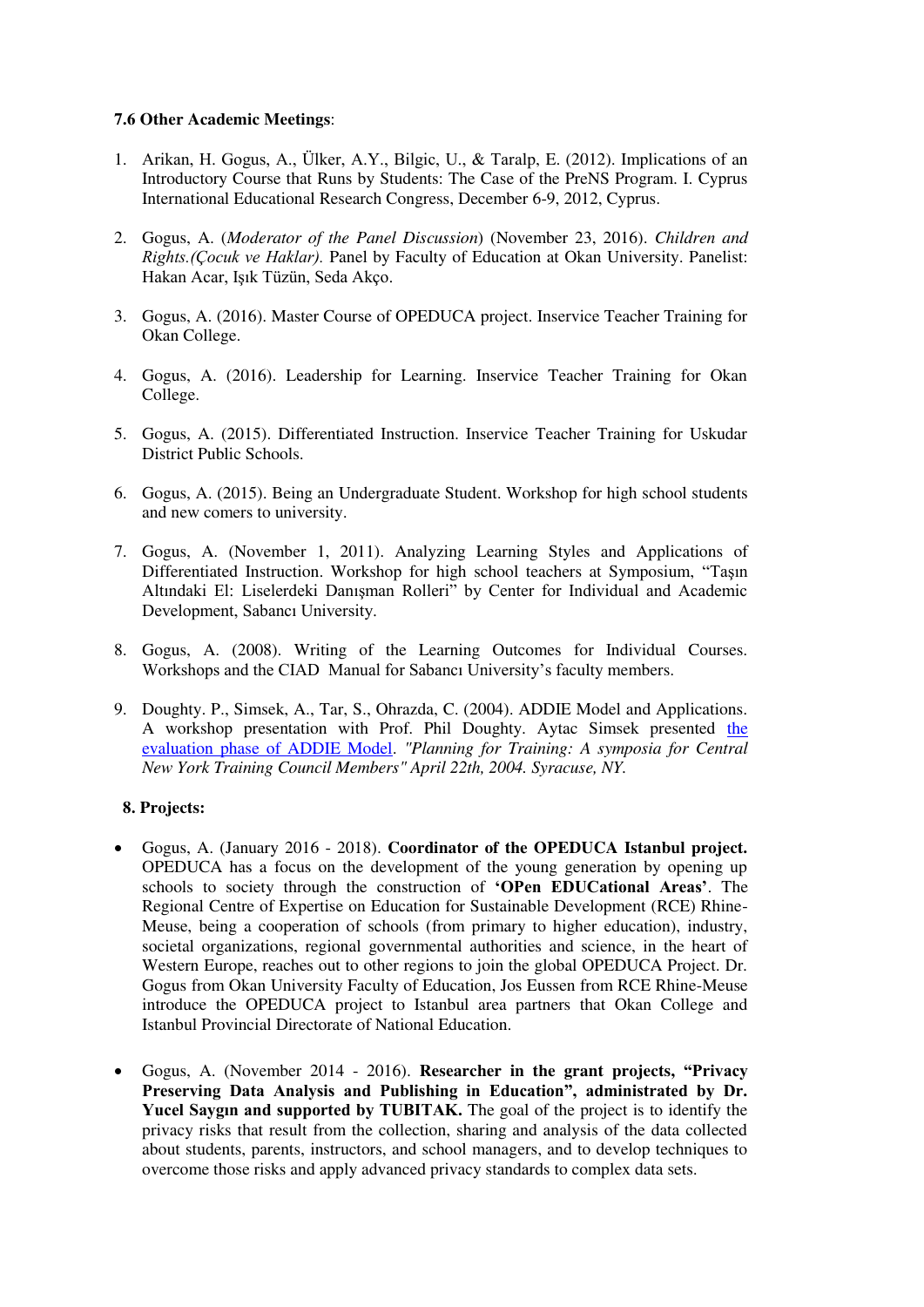- Gogus, A. (May 2013 October 2015). **Researcher in the grant projects, "Developing Handwriting Recognition Technologies for Smart Classrooms and Its Use in E-Content Development", administrated by Dr. A. Berrin Yanikoglu-**Yesilyurt and supported by TUBITAK. The goal of the project is develop an interactive educational software that motivates students to learn, increase their learning speed, and enable them to learn from their mistakes with immediate feedback. The project develops and evaluates a hand-writing recognition system in Turkish and an econtent package for K-1 students.
- Gogus, A. (July 2014 January 2015).**Visiting research scholar** in the Department of Curriculum & Instruction of the Judith Herb College of Education at University of Toledo to involve in the project evaluation research on two grant-funded projects that **Professor Charlene Czerniak** has funded. One of the grant project was **LEADERS (Leadership for Educators: Academy for Driving Economic Revitalization in Science)**, the other project was **NURTURES (Networking Urban Resources with Teachers and University to enRich Early Childhood Science).**
- Gogus, A. (September 2011 June 2013). Researcher in the international research study conducted with Professor Nicola Nistor from Germany about **educational technology acceptance across cultures as a validation of the Unified Theory of Acceptance and Use of Technology (UTAUT) in the context of Turkish national culture**. The UTAUT proposes a major model of educational technology acceptance (ETA) which has been yet validated only in few languages and cultures. Therefore, this study aimed at extending the applicability of UTAUT to Turkish culture.
- Gogus, A. & Bolat, O. (December 2009 June 2013). **Led the International Teacher Leadership project** in Maltepe Elementary Schools in Istanbul. **The International Teacher Leadership project** first started by **Professor David Frost at the Cambridge University** in England and was put into practice in 14 countries. Dr. Gogus and Dr. Bolat provided training programs for teachers related to instructional strategies, classroom management, assessment of student learning and students learning and thinking styles, technology integration into classroom activities. Dr. Gogus and Dr. Bolat also assessed the impacts of the project. The project focused on the way teachers have been developing teacher leadership through the establishment of Teacher Led Development Work (TLDW). The following international and national meetings were hold:
- o Gogus, A. & Bolat, O. (March 2010). International Teacher Leadership (ITL) Project in Turkey. University of Cambridge, UK. 25<sup>th</sup>-28<sup>th</sup> March, 2010.
- o Gogus, A. & Bolat, O. (June 2010). New Generation Teachers Project in Maltepe Elementary Schools. Maltepe, Istanbul. 16<sup>th</sup> June, 2010.
- o Gogus, A. & Bolat, O. (October 2010). International Teacher Leadership (ITL) Project in Turkey. Macedonia. 28<sup>th</sup>-31<sup>st</sup> October, 2010.
- o Gogus, A. & Bolat, O. (May 2011). New Generation Teachers Project in Maltepe Elementary Schools. Maltepe, Istanbul.
- o Gogus, A. (October 2011). International Teacher Leadership (ITL) Project in Turkey. Veliko Tırnova, Bulgaria. 27<sup>th</sup>-29<sup>th</sup> October, 2011.
- o Bolat, O. (June 2012 & June 2013). New Generation Teachers Project in Maltepe Elementary Schools. Maltepe, Istanbul.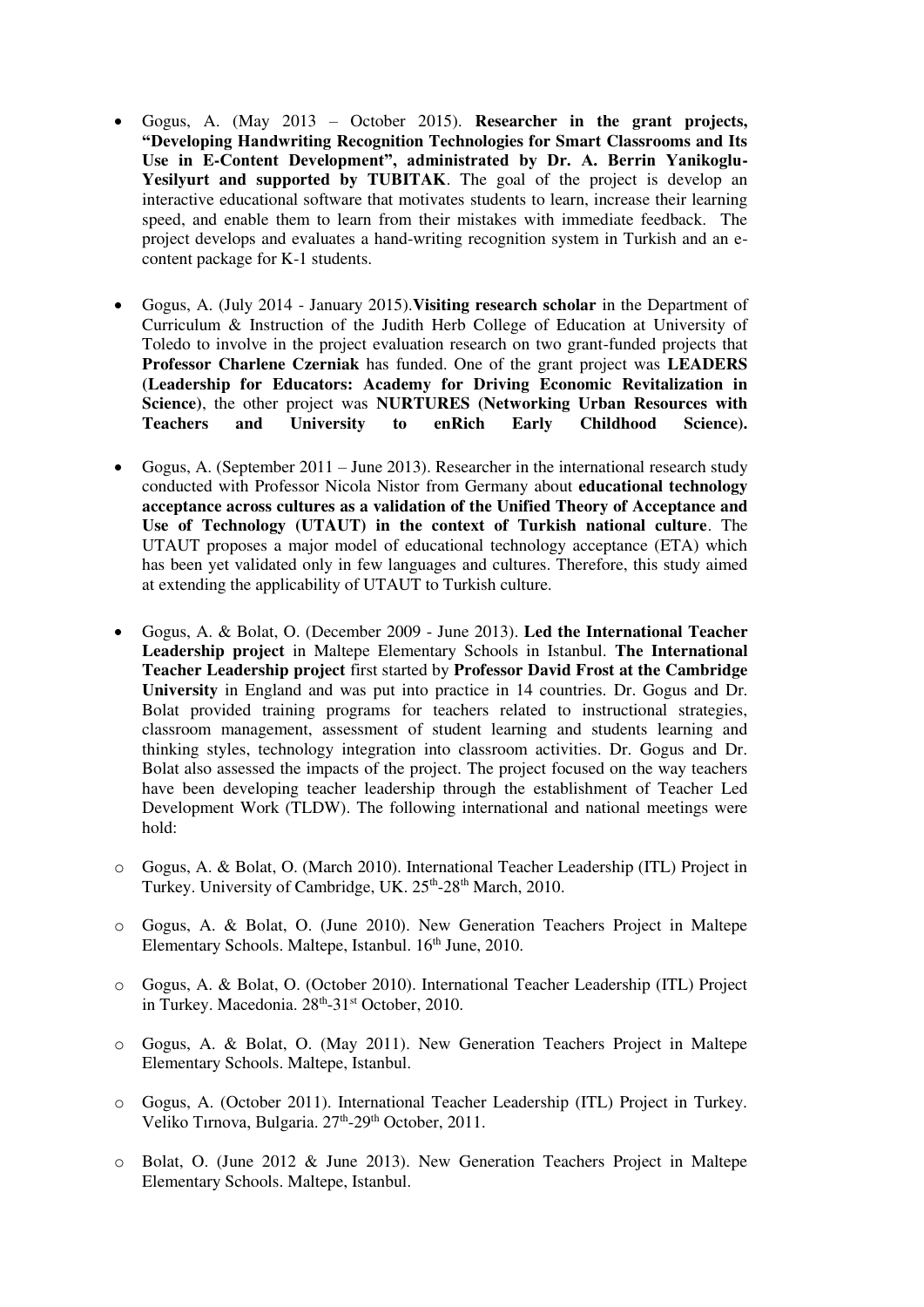Gogus, A. (October 2008 - April 2010). Administrated the grant project, **Evaluation of Mental Models (EMM) Project,** supported by The Scientific & Technological Research Council of Turkey **(TUBİTAK).** Project Number: 108K294. The goal of this research was to investigate the use of Evaluation of Mental Models (EMM) to assess the mental models of individuals and groups in solving complex problems and to compare novices and experts models as bases for providing feedback to learners. This study tested a qualified web-based assessment tool kit, Highly Interactive Model-based Assessment Tools and Technologies (HIMATT), in an as yet untested domain mathematics.

#### **Project 102 Courses at Sabancı Univerity:**

- o Gogus, A. & Arikan, H. (2008-2009 Spring). Student Survey Project.
- o Gogus, A. & Gogus, N.G. (2008-2009 Spring). Highly Integrated Model Assessment Technology and Tools (HIMATT).
- o Gogus, A. & Gogus, N.G. (2009-2010 Spring). Supporting students' learning at K1-8 classrooms.
- o Gogus, A. (2009-2010 Spring). The Learning Styles of Undergraduates at SU.
- o Gogus, A. (2010-2011 Fall). University Students' College Adjustment and Identity Formation.
- o Menda, E., Gogus, A. & Ban, S. (2010-2011 Fall). Disability Awareness Project.
- o Gogus, A. & Gogus, N.G. (2010-2011 Spring). Motivated Strategies for Learning.
- o Gogus, A. (2010-2011 Spring). Unified Theory of Acceptance and Use of Technology (UTAUT)
- o Gogus, A. (2011-2012 Fall). Work-related Culture Values and User Acceptance of Information Technology.
- o Gogus, A. & Gogus, N.G. (2012-2013 Spring). Critical Thinking Skills and Academic Success.
- o Gogus, N.G. & Gogus, A. (2012-2013 Spring). Problem Solving and Critical Thinking Skills of University Students.
- o Gogus, A. (2013-2014 Spring). High Impact Practices in Liberal Arts Colleges and Universities.
- o Gogus, N.G. & Gogus, A. (2013-2014 Spring). A Review of the PISA 2012 Results.

## **9. Administrative Responsibilities:**

- Dean, Faculty of Education at Okan University since July 1, 2020-...
- Department Chair & Professor of Educational Science Department at Okan University May 22, 2019-…
- Department Chair & Associate Professor of Educational Science Department at Okan University March 1, 2015-May 22, 2019.
- Academic Support Personal at Academic Support Program in Sabanci University, Center for Individual and Academic Development since September 10, 2007 – February 28, 2015.

#### **10. Memberships:**

- Association for Educational Communications and Technology (AECT)
- American Educational Research Association (AERA)
- European Association for Research on Learning and Instruction (EARLI)
- International Association for Development of the Information Society (IADIS)
- Educational Research Association Turkey (EAB)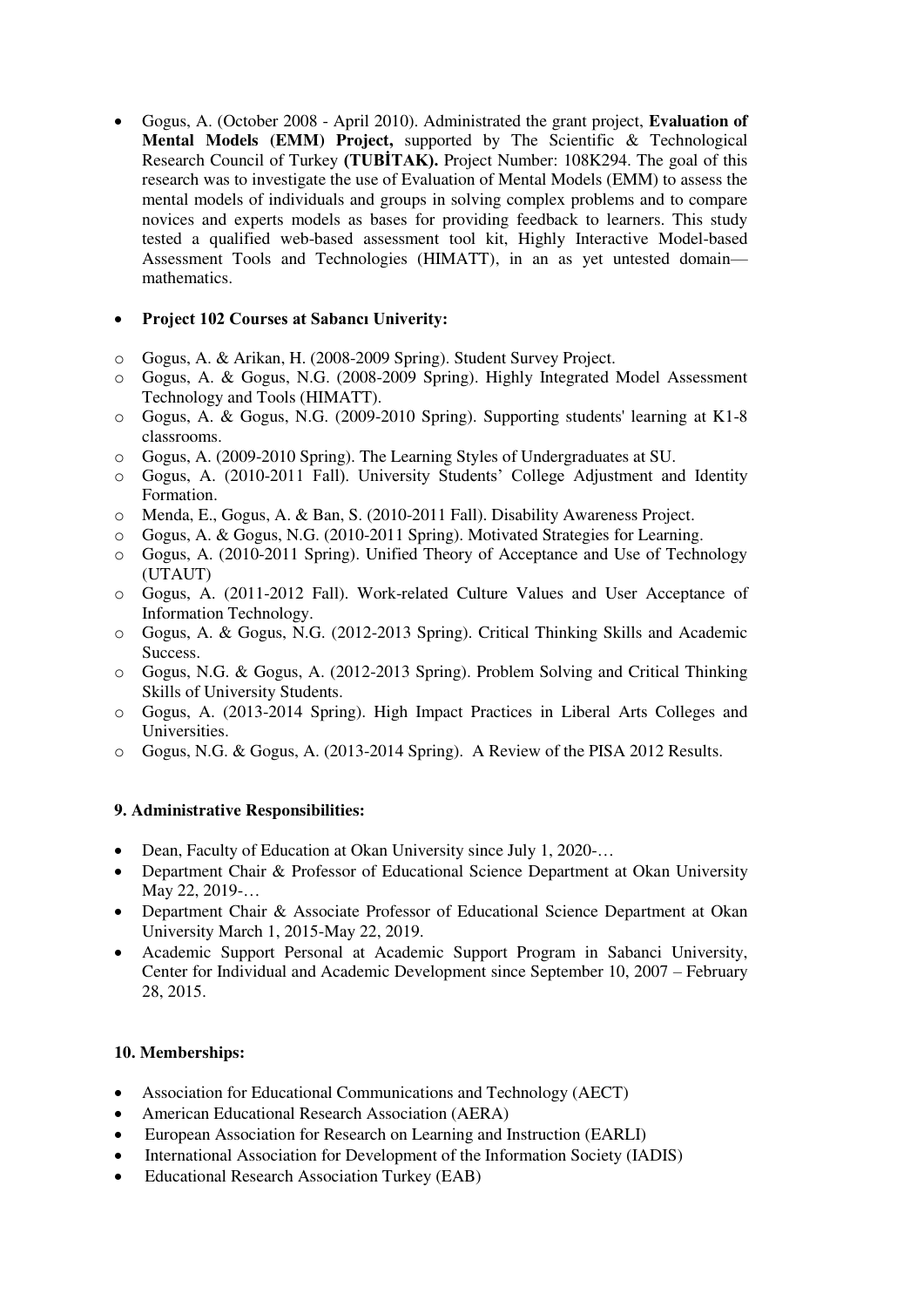- Reviewer at Journals:
	- o Educational Technology Research and Development (2007-Continue)
	- o Contemporary Educational Technology (2010-Continue)
	- Computers in Human Behavior (2013-Continue)<br>○ Turkish Online Journal of Educational Technology
	- Turkish Online Journal of Educational Technology (2013-Continue)
	- o Yükseköğretim Dergisi/Journal of Higher Education (2014-Continue)
	- o Studies in Higher Education (2013-Continue)

#### **11. Awards:**

- 1. Reviewer Excellence Award, ETRD 2021, Educational Technology Research and Development (ETR&D) Journal, Association for Educational Communications and Technology (AECT), 3 November, 2021, Online Award Ceremony.
- 2. Reviewer Excellence Award, ETRD 2020, Educational Technology Research and Development (ETR&D) Journal, Association for Educational Communications and Technology (AECT), 23 October, 2020, Online Award Ceremony.
- 3. Reviewer Excellence Award, ETRD 2019, Educational Technology Research and Development (ETR&D) Journal, Association for Educational Communications and Technology (AECT), 21 October, 2019, Las Vegas, Nevada.
- 4. Top Outstanding Reviewer Award for 2018 by Educational Technology Research and Development (ETR&D) Journal, Development Section. Association for Educational Communications and Technology (AECT), 25 October, 2018, Kansas City, Missouri.
- 5. Future Professoriate Project for Teaching Associate Award in Syracuse University, IDD&E program (2002-2006).
- 6. Award among IDD&E Master's Program Graduates in 2001. The 2001 IDD&E Project Management Award for thoughtful and feasible guidance on funded Research and Development Projects.
- 7. Five Letters of Commendation from Turkey Ministry of Education (2000-2004)
- 8. Scholarship for M.S. and Ph.D. degrees in Instructional Technology from Turkish Ministry of Education (August 1999 – May 2005).
- 9. First Position Award in Mathematics Department Gazi University, Turkey in June 1994.
- 10. Scholarship award for honour students of Scientist Training Support Committee at the Scientific and Technical Research Council of Turkey (TUBITAK) (Feb 1992 - June1994).
- 11. Vice President for Communication at Training and Performance Division of Association for Educational Communications and Technology (AECT). 2007 – 2008
- 12. Working in International Relationship of the Semiannual Journal of Educational Sciences & Practice in Turkey, (ISSN 1303-6475). 2003–2006.